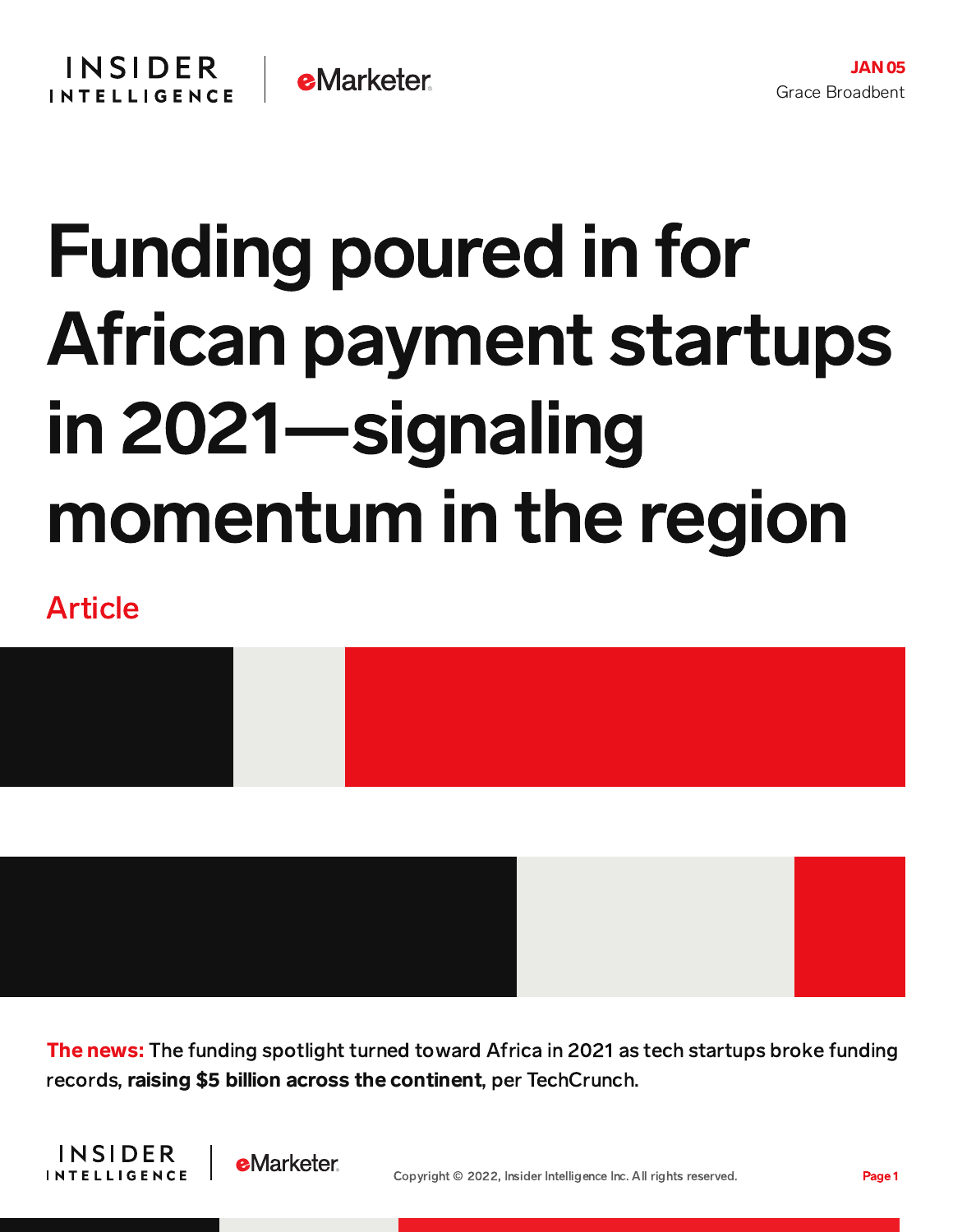- Fintechs dominated this funding, accounting for nearly \$3 billion of the continent**'**s investments, per Briter Bridges—double the amount raised by fintechs in 2020 and triple the total in 2019.
- Payment startups globally also raised record funding in 2021, totaling \$31.9 billion as of December 14, according to CB Insights.

The beneficiaries: Here are some of the companies that benefited from the increased attention paid to Africa.

- Mobile payments platform Opay raised one of the biggest sums, [closing](https://content-na1.emarketer.com/funding-snapshot-opay-zepz) a \$400 million Series C round in August that valued the company at \$2 billion. SoftBank Vision Fund—the world's largest technology-focused investment fund—made its first African investment with this funding round. Opay has seen huge growth: Monthly transactions exceeded \$3 billion as of August, up from \$2 billion in December 2020, per Bloomberg.
- Digital payment provider Flutterwave raised \$170 million in a March Series C round. The company expanded globally in 2021, making partnerships beyond local tie-ups with payment giants like **[Discover](https://content-na1.emarketer.com/discover-flutterwave-partner-expand-payment-acceptance)** and **[PayPal](https://content-na1.emarketer.com/flutterwave-brings-paypal-services-africa)**.
- Digital payments network MFS Africa [raised](https://content-na1.emarketer.com/funding-snapshot-zilch-mfs-africa) \$100 million. The company powers more than 320 million mobile money wallets through a network of roughly 180 banks and mobile money schemes and 250 global institutions.
- Cross-border payments company Chipper Cash raised \$250 billion between May and November 2021, bringing its valuation to \$2 billion. Chipper Cash offers a peer-to-peer crossborder payment service via its app, which is used across seven African countries.

**The bigger picture:** The recent cash influx reflects growing deal volume in Africa as more firms acknowledge its growth potential.

We believe Africa is poised to experience the next great wave of innovation, with a "who's who" of multinational payments giants piling in to make it happen. We've already seen powerhouses like Stripe, Zip, and Mastercard get involved in the region, and we [predict](https://content-na1.emarketer.com/insider-intelligence-payments-trends-watch-2022) that in 2022, multinational financial services companies will shift their focus from partnerships to acquisitions across the continent.

With 1.4 billion inhabitants and a collective GDP of \$2.7 trillion, Africa is a vast market ripe for payments digitization. Regional giants M-Pesa and MTN MoMo have already built a nearly

**INSIDER** 

**INTELLIGENCE** 

**e**Marketer